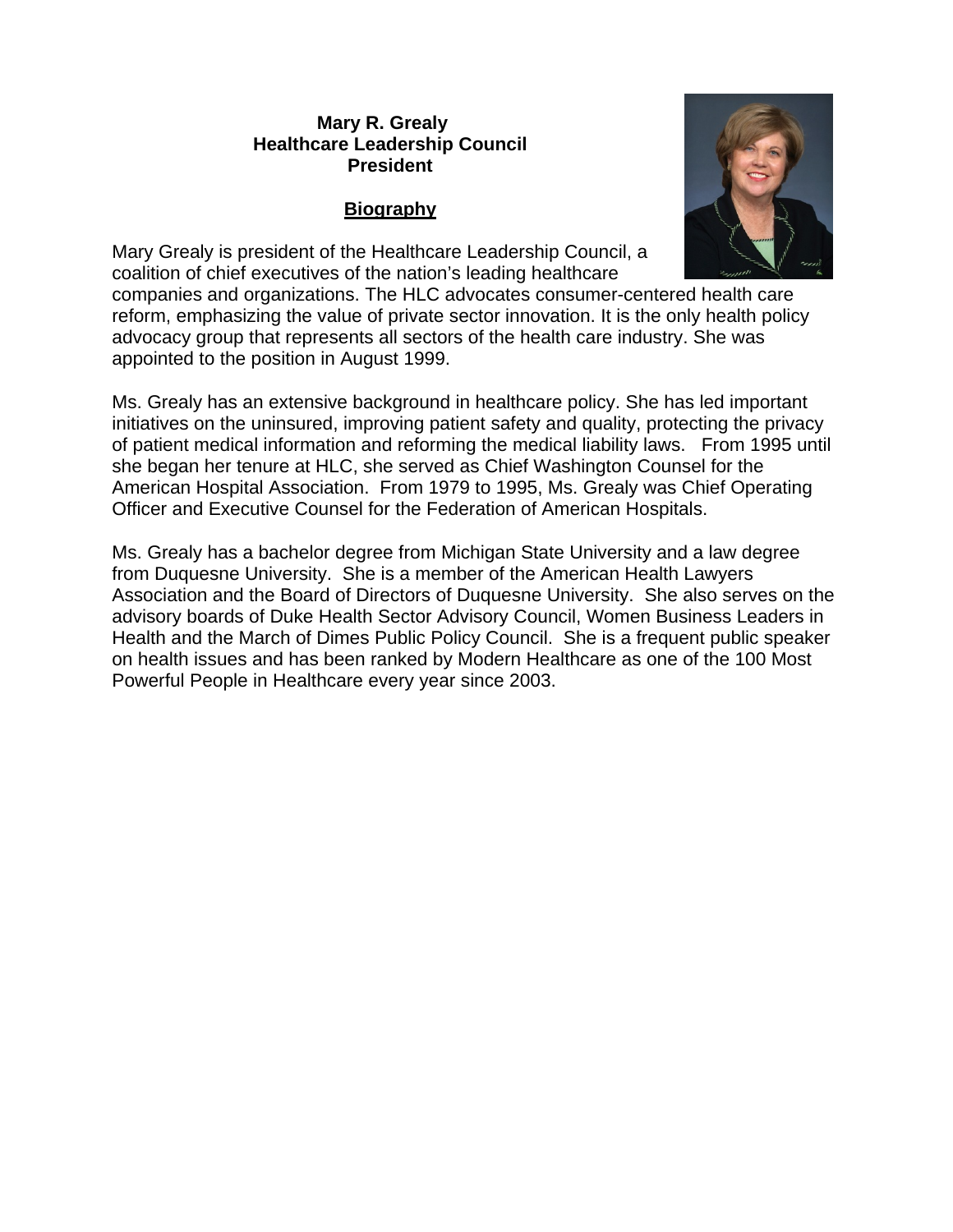### **Richard Murray, MD, Vice President & Head, Global Center for Scientific Affairs, Office of the Chief Medical Officer, Merck & Co., Inc.**

# **Biography**

Dr. Murray joined Merck & Co., Inc. in November 1994, where he was a founding member of the Regional Medical Director Program. Over the subsequent 18 years, he assumed increasing responsibility within US Human Health Medical and Scientific Affairs, including head of U.S. Academic and Professional Affairs; and he was promoted to Vice President, External Medical & Scientific Affairs in August of 2007. He became Head of the Global Center for Scientific Affairs in May 2010, including responsibility for the Merck Investigator-Initiated Studies Program.

Dr. Murray, a native Washingtonian, graduated from Clark University (Worcester, MA) with an A.B. in Psychology and a M.A. in Chemistry. He graduated form Howard University College of Medicine (Washington, DC) and subsequently was an Intern, Medical Resident, Chief Medical Resident and Pulmonary & Critical Care Fellow at the University of Pennsylvania in Philadelphia. Prior to joining Merck, Dr. Murray was Assistant Professor of Medicine at the University of Pennsylvania where he was an investigator in the area of reactive airways disease, smooth muscle function and calcium signaling. He was also Co-Director of the Adult Asthma Program at the Hospital of the University of Pennsylvania.

Dr. Murray is Board Certified in Internal Medicine and Pulmonary Diseases. He is a Fellow of the American College of Physicians, a Fellow of the American College of Chest Physicians and a Fellow of the College of Physicians of Philadelphia. He serves on the boards of directors for the Merck Childhood Asthma Network, the Southeast Pennsylvania Chapter of the American Heart Association, and the Business Development Committee for the American College of Physicians.

Dr. Murray has previously represented Merck at the IOM Clinical Research Roundtable and the Roundtable on Health Disparities.

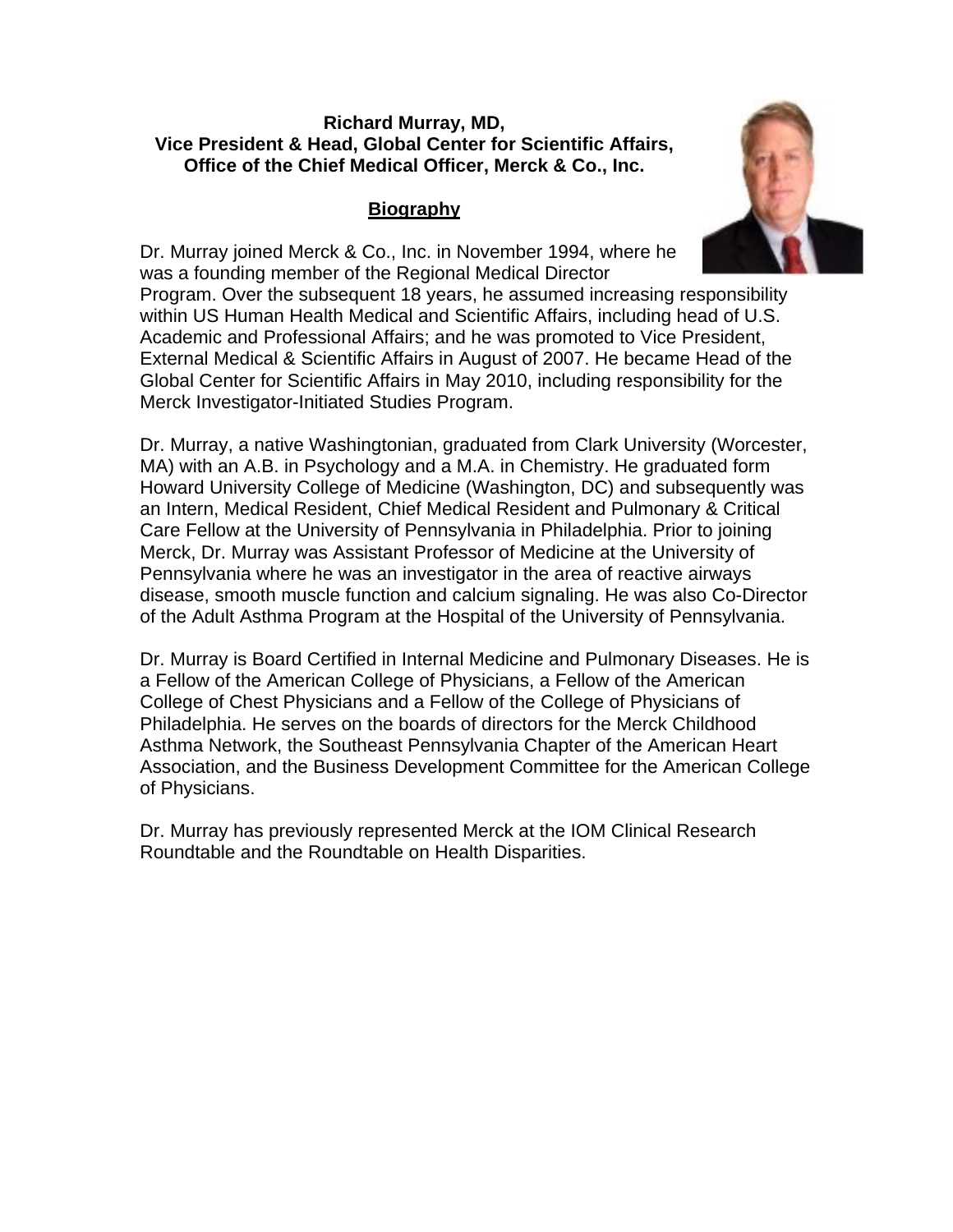### **William M. Silverman, DO, FACOFP AOA Board-Certified Family Physician Lake Howell Family Medicine Associates**

# **Biography**



A fellow of the American College of Osteopathic Family Physicians

(ACOFP), William M. Silverman, DO, is an AOA board-certified family physician. He practices at Lake Howell Family Medicine Associates in Maitland, FL. He also is a clinical instructor at the Nova Southeastern University College of Osteopathic Medicine in Fort Lauderdale, FL, and an associate clinical professor at the Lake Erie College of Osteopathic Medicine, School of Pharmacy, in Bradenton, FL.

Dr. Silverman is a former member of the AOA's Board of Trustees and a past president of the Florida Osteopathic Medical Association and the Florida Society of the American College of Osteopathic Family Physicians (ACOFP). A former captain of the United States Army Reserve, Dr. Silverman served as the officer-in-charge of the health clinic at the Hawthorne (Nevada) Army Ammunition Plant.

After earning his osteopathic medical degree from the Philadelphia College of Osteopathic Medicine, Dr. Silverman completed an osteopathic rotating internship at Cherry Hill (New Jersey) Medical Center.

Dr. Silverman has been an active participant in the Healthcare Leadership Council's National Dialogue for Healthcare Innovation (HLC-NDHI) since 2011.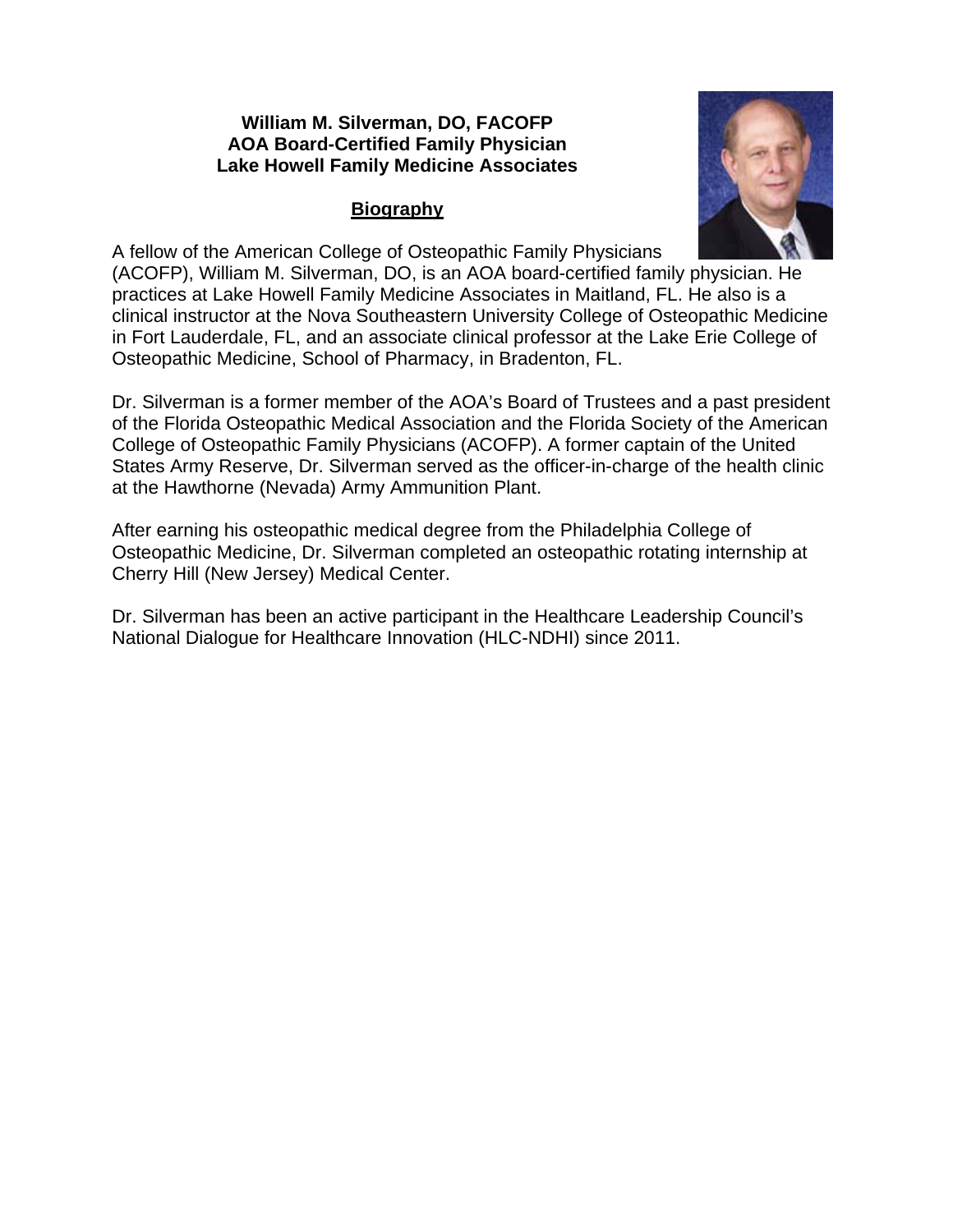### **Phyllis Greenberger President and CEO Society for Women's Health Research**

# **Biography**



Phyllis E. Greenberger, M.S.W., is the President and CEO of the Society for Women's Health Research (SWHR), a national nonprofit organization based in Washington DC, is widely recognized as the thought leader in women's health research. SWHR's mission is to improve the health of all women through advocacy, education and research.

Greenberger is the first and only President and CEO of SWHR since its founding in 1990. Through her leadership, dedication and promotion of women's health, sex differences is now widely known and recognized as a critical factor in women's health. Greenberger is also on the SWHR Board of Directors.

Greenberger has presented and spoken to multiple international and national audiences. Internationally, she was invited by the American Jewish Congress Commission for Women's Empowerment to present at Tel Aviv University, as well as the International Pharmaceutical Federation and the International Council of Nurses. Nationally, Greenberger has addressed among other organizations, the Aspen Institute Health Forum (09) and the Biotechnology Industry Organization about health disparities and drug development for women and minorities. Greenberger frequently testifies before Congress advocating for additional research and funding for women's health.

Greenberger currently serves on the Scientific Advisory Board for WomenHeart; is a board member of the Interstitial Cystitis Association; and serves on the Women's Task Force for the National Hemophilia Foundation.

Greenberger received a B.A. from Syracuse University and an M.S.W. from The Catholic University of America.